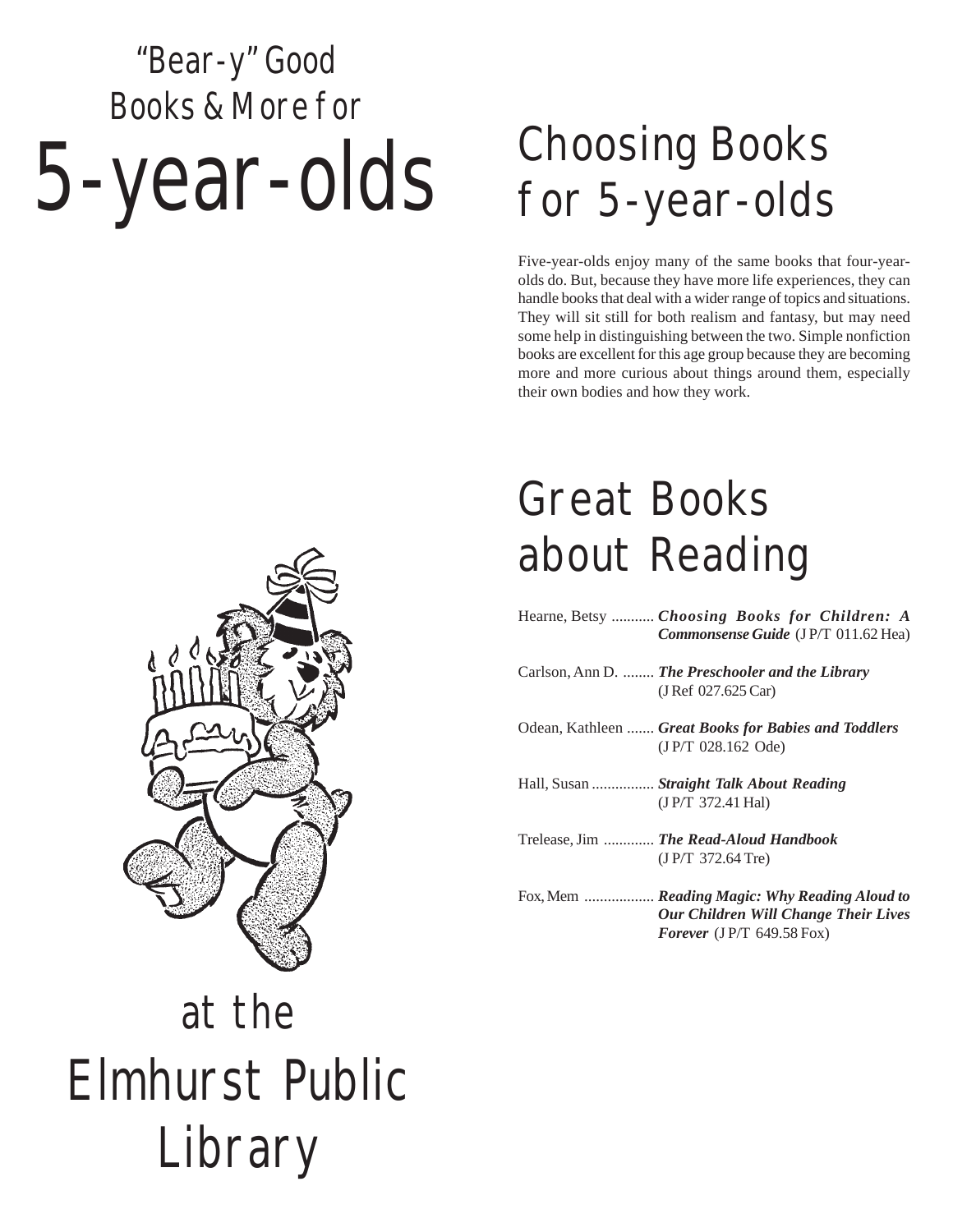

#### Tips for Reading to is coming<br>
E vear, alds 5-year-olds

#### Continue to:

- Read to your child every day and make sure he or she sees you reading. Even though your child is older and may be more involved in activities such as soccer or preschool, continue to read aloud to him or her. Be flexible—you can make waiting in the doctor's office or car trips a perfect time to pull out a book and share it.
- Encourage your child to talk about the cover, the endpapers, the illustrations, and/or the story in a book. Encourage him or her by asking interesting questions.

#### This is also the time when you can start playing some pre-reading games:

- By this time, children will be able to identify at least some of the letters of the alphabet and may even know the sounds that go with them. Ask your child what sound the word "bus" starts with. Then ask him or her to think of other words that start with the "buh" sound, such as box, bath, etc.
- Say words slowly, with a pause between syllables, e.g. "ti ger." Then have your child guess the word.
- Say a compound word such as "cowboy" and ask your child what is left if you take away "cow."
- Make up silly words by changing the first sound in a word, e.g. milk, nilk, pilk, rilk, silk.
- Have children draw pictures and then dictate a sentence or two about that picture. Write down what your child says. Your child will begin to think of himself or herself as a writer.



Harris, Robie ............. *Hi, New Baby!* (J E Har)

Hoban, Russell ......... *A Baby Sister for Frances* (J E Hob)

McClelland, Julia ...... *This Baby* (J E McC)

Stuve-Bodeen, Stephanie .... *Mama Elizabeti* (J E Stu)

Cole, Joanna ............. *The New Baby at Your House* (J 155.422 Col)

Murkoff, Heidi .......... *What to Expect When the New Baby Comes Home* (J 306.875 Mur)

Heiligman, Deborah .. *Babies: All You Need to Know* (J 612.65 Hei)

Rosenberg, Maxine ... *Mommy's In the Hospital Having a Baby* (J 618.4 Ros)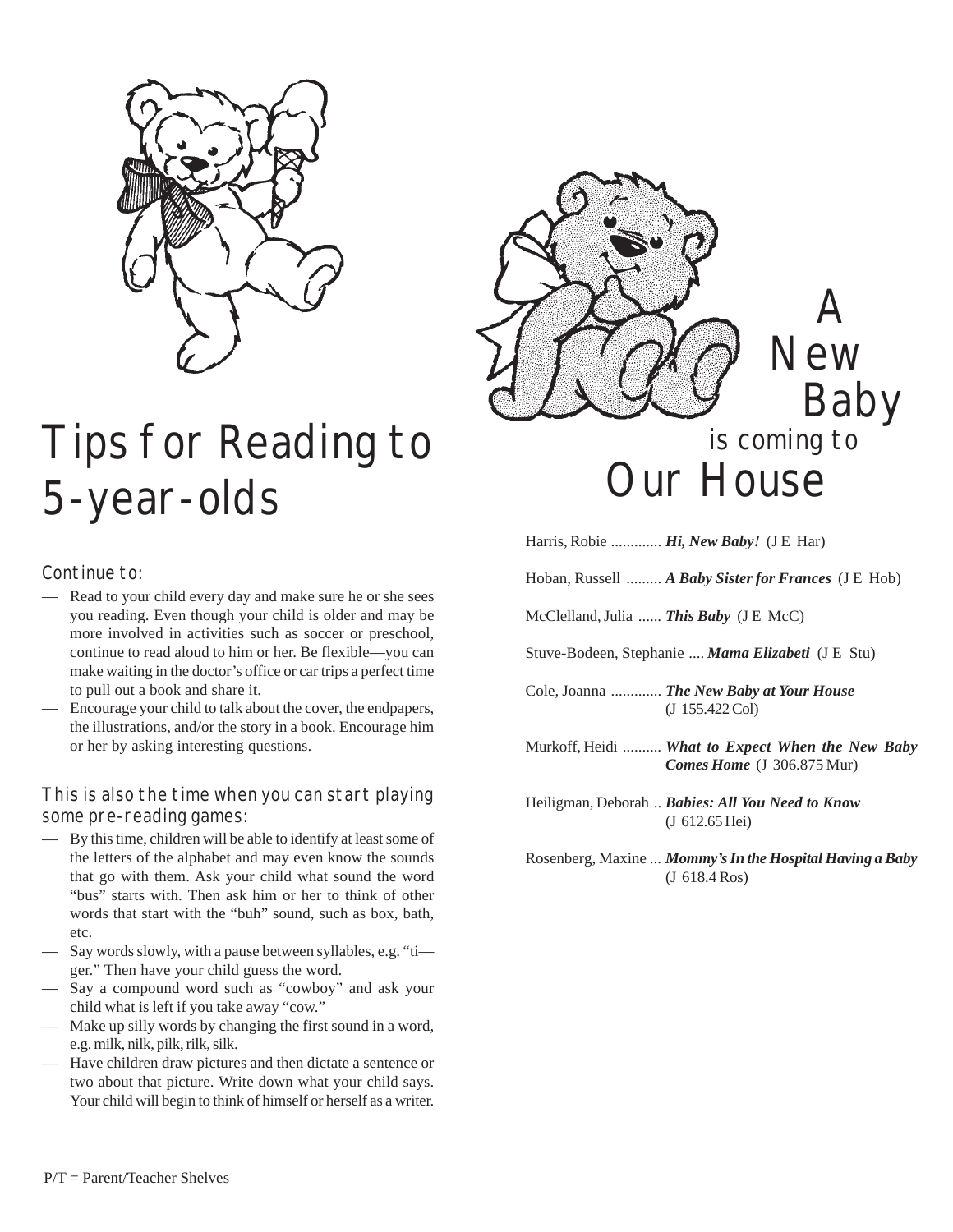#### Good Books for 5-year-olds

- Armour, Peter ............ *Stop That Pickle* (J E Arm)
- Bemelmans, Ludwig .. *Madeline* (J E Bem)
- Bishop, Chris ............ *The Five Chinese Brothers* (J E Bis)
- Brett, Jan ................... *The Gingerbread Baby* (J E Bre)
- Brown, Marc ............. **Any of the Arthur books** (J E Bro)
- Child, Lauren ............ *I Will Never, Not Ever Eat a Tomato* (J E Chi)
- Cronin, Doreen ......... *Click Clack Moo: Cows That Type* (J E Cro)
- DeBeer, Hans ............ *Little Polar Bear* (J E DeB)
- DePaola, Tomie ......... *Strega Nona Meets Her Match* (J E DeP)
- Falconer, Ian ............. *Olivia* (J E Fal)
- Flack, Majorie ........... *The Story About Ping* (J E Fla)
- Gray, Kes .................. *Eat Your Peas* (J E Gra)
- Harper, Dan ................ *Sit, Truman* (J E Har)
- Henkes, Kevin .......... *Lilly's Purple Plastic Purs*e (J E Hen)
- Hoban, Russell ......... *Bread and Jam for Frances* (J E Hob)
- Hoffman, Mary ......... *Amazing Grace* (J E Hof)
- Ireland, Karin ............ *Don't Take Your Snake for a Stroll*  $(J E$  Ire)
- Isadora, Rachel ......... *Over the Green Hills* (J E Isa)
- Kasza, Keiko ............. *The Wolf's Chicken Stew* (J E Kas)
- Kirk, David ................ *Miss Spider's Tea Party* (J E Kir)
- Leaf, Munro .............. *The Story of Ferdinand* (J E Lea)
- Lionni, Leo ................ *An Extraordinary Egg* (J E Lio)
- London, Jonathan ..... *Froggy Gets Dressed* (J E Lon)
- Mahy, Margaret ........ *The Boy Who Was Followed Home* (J E Mah)
- Marshall, James ........ *George and Martha* (J E Mar)



| McCloskey, Robert <b>Blueberries for Sal</b> (J E McC)     |
|------------------------------------------------------------|
| McCully, Emily  Mirette on the High Wire (J E McC)         |
| McPhail, David <i>Edward and the Pirates</i> (J E McP)     |
| Munsch, Robert  Mortimer (J E Mun)                         |
| O'Brien, John  Poof! (JE O'Br)                             |
| Peet, Bill  Pamela Camel (J E Pee)                         |
| Polacco, Patricia  Chicken Sunday (JE Pol)                 |
| Rathmann, Peggy  Officer Buckle and Gloria (J E Rat)       |
| Root, Phyllis  Rattletrap Car (J E Roo)                    |
| Schick, Eleanor  My Navajo Sister (J E Sch)                |
| Schneider, Christine  Picky Mrs. Pickle (J E Sch)          |
| Soto, Gary  Snapshots from the Wedding (J E Sot)           |
| Stanley, Diane  Saving Sweetness (J E Sta)                 |
| Steig, William  Brave Irene (J E Ste)                      |
| Tolhurst, Marilyn  Somebody and the Three Blairs (J E Tol) |
| Van Allsburg, Chris  The Polar Express (J E Van)           |
| Waber, Bernard  Lyle, Lyle, Crocodile (J E Wab)            |
| Waber, Bernard  Ira Sleeps Over (J E Wab)                  |